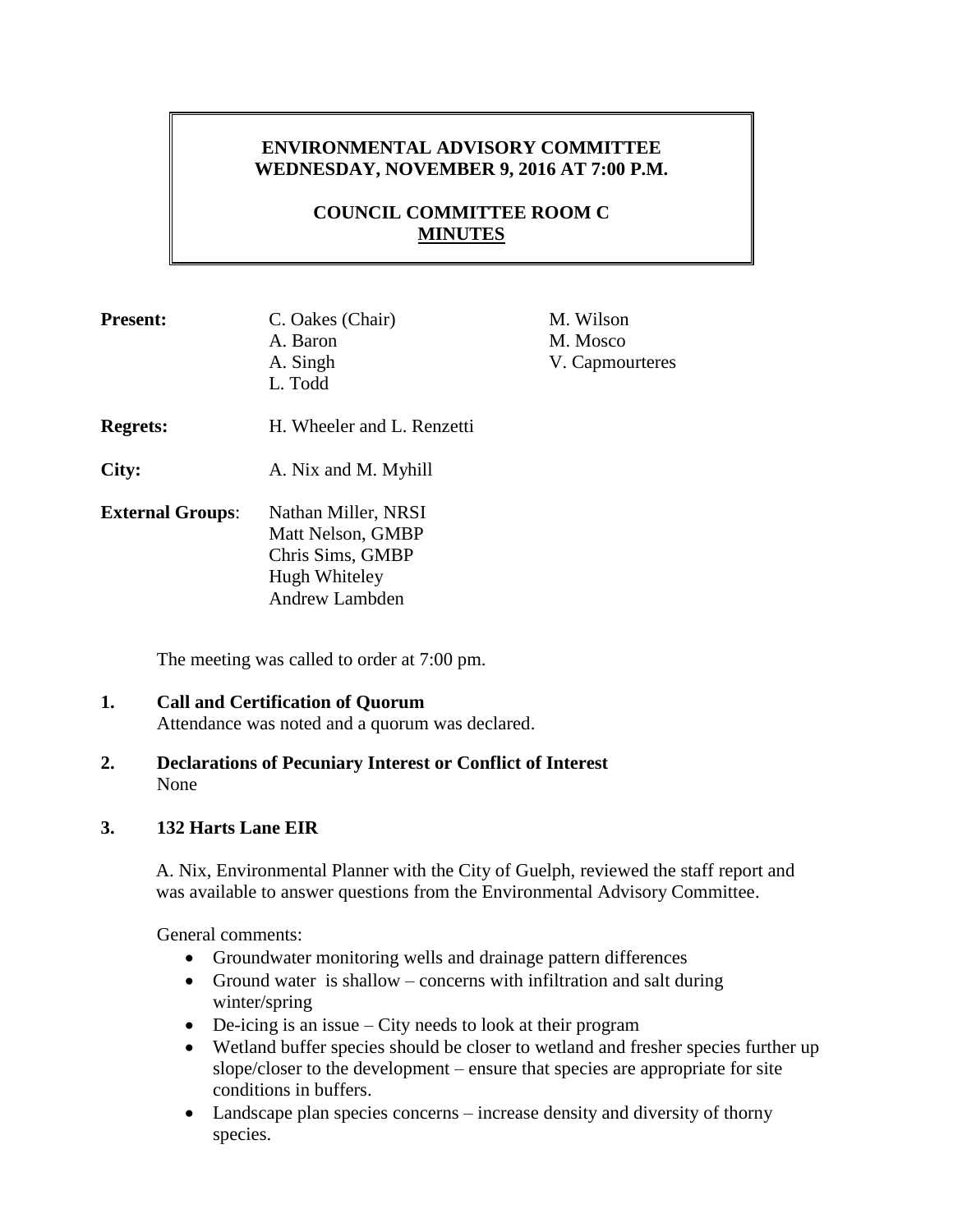## E.A.C. Minutes – November 9, 2016

- When preparing tender ensure annual rye is specified.
- Monitoring program and thresholds.
- Lack of monitoring sites, lack of detail on monitoring program for Terrestrial Crayfish.

The Environmental Advisory Committee went into Committee to discuss.

#### **Moved by C. Oakes and seconded by A. Baron.**

### **EAC moves to refer the EIR back until such time as an addendum in prepared that includes:**

- A drawing showing the current and final proposed location of the Barn Swallow structure is provided along with a detailed drawing of the structure stamped by a P. Eng.;
- A summary table of overall pre- and post-development recharge and runoff for both the site and the wetland annually, and graphs showing monthly pre- and post-development recharge and runoff calculations;
- A discussion with respect to on-site infiltration that:
	- confirms that the infiltration targets for the multi-residential blocks are achievable based on recent infiltration testing;
	- confirms that the design for the infiltration trenches follows the LID guidelines and can satisfy the MOECC criteria OR explores and implements other measure for achieving on site infiltration targets;
	- clarifies if and where additional lot level infiltration measures have been integrated; and
	- Explores the feasibility of having an infiltration gallery on the side of Block 121 closest to the park (Block 122). If feasible, please revise drawings and plans accordingly.
- A discussion of mitigation measures (and a revised trail design if required) in relation to the proposed Harts Lane trail design works that addresses mitigation of impacts to the adjacent wetlands and fish habitat, and includes consideration of erosion and sediment control, drainage, any other environmental considerations related to , barriers and fencing, and salt or salt alternative use.
- A revised Tree Inventory and Protection Plan (TIPP) that correctly identifies all trees to be preserved and removed, provides tree protection zones and fencing around all to be preserved, and revised grading, ESC and landscape drawings that reflect this new corrected version along with supporting Compensation Plan text;
- Revised plans showing grading outside of the tree protection zone for the three large Bur Oaks identified for protection  $(\text{\#}1334 - 141 \text{ cm}$  dbh in park Block 122,  $\text{\#}1506 - 75 \text{ cm}$ dbh in lot 59, and  $\#1507 - 87$  cm dbh in lot 77) to better support their long-term preservation.
- A revised Effectiveness Monitoring table that includes the details related to timing and frequency of each type of monitoring, and a revised monitoring map showing some of